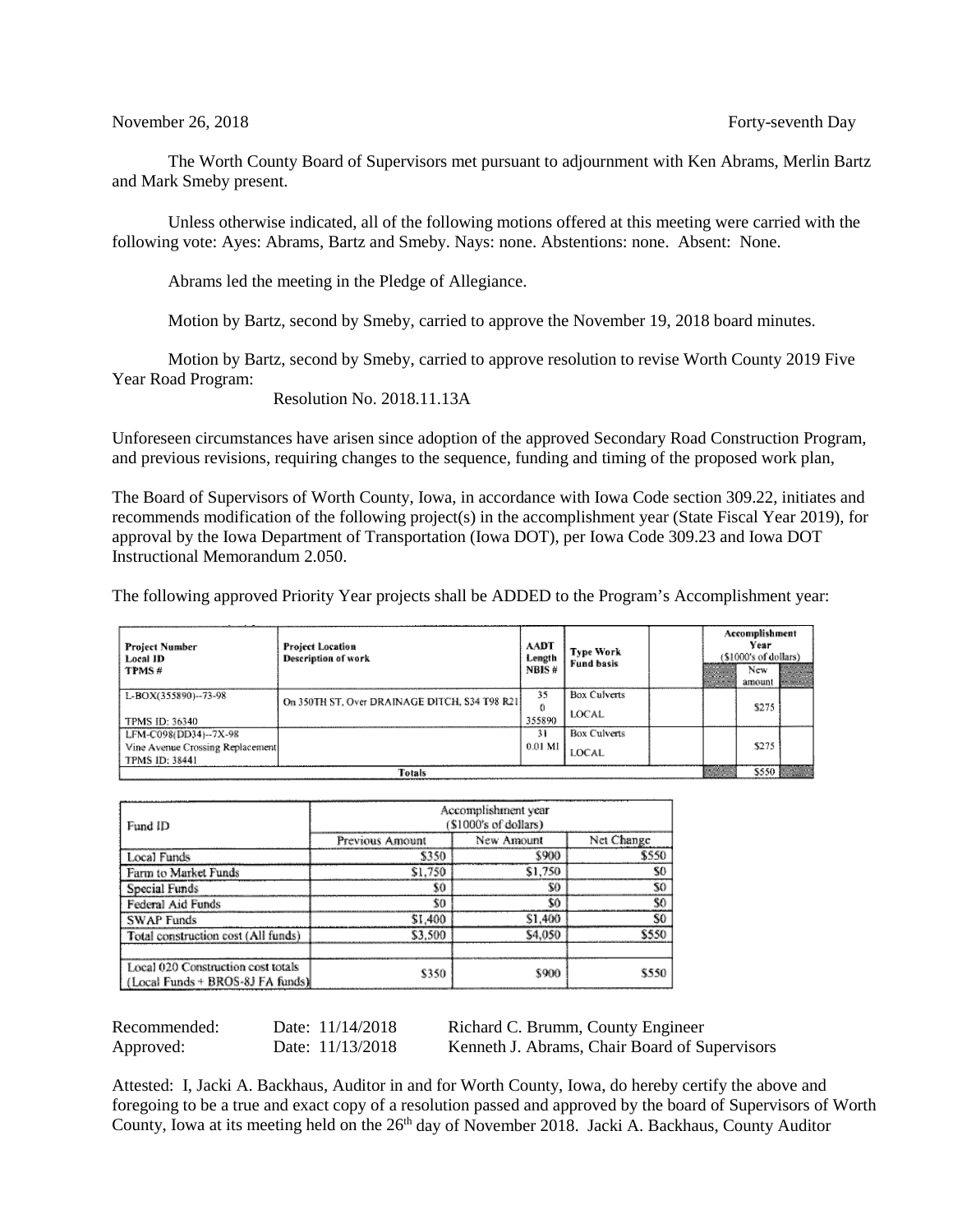Motion by Smeby, second by Bartz, carried to approve the quote of \$11,075.00 for the purchase and installation of a new 4010ES fire alarm panel provided by SimplexGrinnell to replace the existing fire alarm panel.

Motion by Smeby, second Bartz, carried to approve claims in the amount of \$150,540.03 as per the following schedule:

| AT & T                                 | Service-E911  | 36.93     |
|----------------------------------------|---------------|-----------|
| <b>Ability Network Inc</b>             | Service-Phd   | 1,870.94  |
| Agvantage Fs Inc                       | Fuel-Eng      | 4,583.48  |
| <b>Alliant Energy</b>                  | Service-Gsr   | 2,794.14  |
| Ameripride Services Inc                | Supplies-Gsr  | 160.03    |
| Arlys J Bergdale                       | Election-Aud  | 107.00    |
| <b>Austin Office Products</b>          | Supplies-Shf  | 58.74     |
| Bell's Fire Stop Inc                   | Supplies-E911 | 509.00    |
| <b>Bmc Aggregates Llc</b>              | Rock-Eng      | 121.10    |
| Bob Barker Company Inc                 | Supplies-Shf  | 255.53    |
| <b>Cdw Government Llc</b>              | Supplies-Cap  | 65.07     |
| <b>Cemstone Concrete Materials Llc</b> | Sand-Eng      | 770.08    |
| Central Ia Distributing Inc            | Supplies-Gsr  | 165.00    |
| Centurylink                            | Service-E911  | 340.93    |
| <b>Certified Laboratories</b>          | Fuel-Eng      | 2,174.40  |
| Cintas Corporation                     | Service-Eng   | 160.71    |
| City Of Fertile                        | Service-Eng   | 70.97     |
| Class C Solutions Group                | Parts-Eng     | 284.28    |
| <b>Com-Tec Land Mobile Radio</b>       | Service-Cap   | 19,216.97 |
| Crysteel Truck Equipment Inc           | Parts-Eng     | 965.00    |
| D & L Equipment                        | Parts-Eng     | 318.91    |
| Dave Syverson Inc                      | Parts-Eng     | 62.96     |
| Devries & Price Attorneys At Law       | Service-Eng   | 771.05    |
| Diana Parker                           | Election-Aud  | 82.00     |
| District Ii Supervisors Assn           | Edu-Sup       | 45.00     |
| <b>Electronic Engineering</b>          | Supplies-Eng  | 2,403.05  |
| Eric Fossey                            | Well Plug-San | 444.00    |
| <b>Fallgatter's Market Inc</b>         | Supplies-Shf  | 861.19    |
| <b>Fastenal Company</b>                | Parts-Eng     | 249.50    |
| Francis Lauer Youth Svcs Inc           | Service-Juj   | 979.65    |
| Freeborn Construction Inc              | Service-Eng   | 13,781.25 |
| Galls, Llc                             | Supplies-Shf  | 57.40     |
| Goodale Custom Pumping Co              | Service-Wwt   | 3,750.00  |
| Healthworks                            | Service-Tra   | 21.00     |
| <b>Heartland Asphalt Inc</b>           | Service-Eng   | 953.80    |
| <b>Heartland Power Coop</b>            | Service-Wwt   | 2,914.09  |
| Henke Manufacturing Corporation        | Parts-Eng     | 2,625.00  |
| Henry M. Adkins & Son Inc.             | Supplies-Aud  | 8,780.29  |
| <b>Hotsy Equipment</b>                 | Supplies-Shf  | 71.00     |
| Ia Secretary Of State                  | Notary-Shf    | 60.00     |
| Isac                                   | Edu-Sup       | 350.00    |
| J & J Machining Welding & Fabricating  | Service-Eng   | 367.19    |
| Jeff Greve                             | Reimb-Aty     | 651.48    |
| Joe's Collision & Performance Inc      | Service-Shf   | 370.47    |
| <b>Johnson Vinyl Graphics</b>          | Parts-Eng     | 240.00    |
| <b>Judy Stevens</b>                    | Reimb-Asr     | 34.00     |